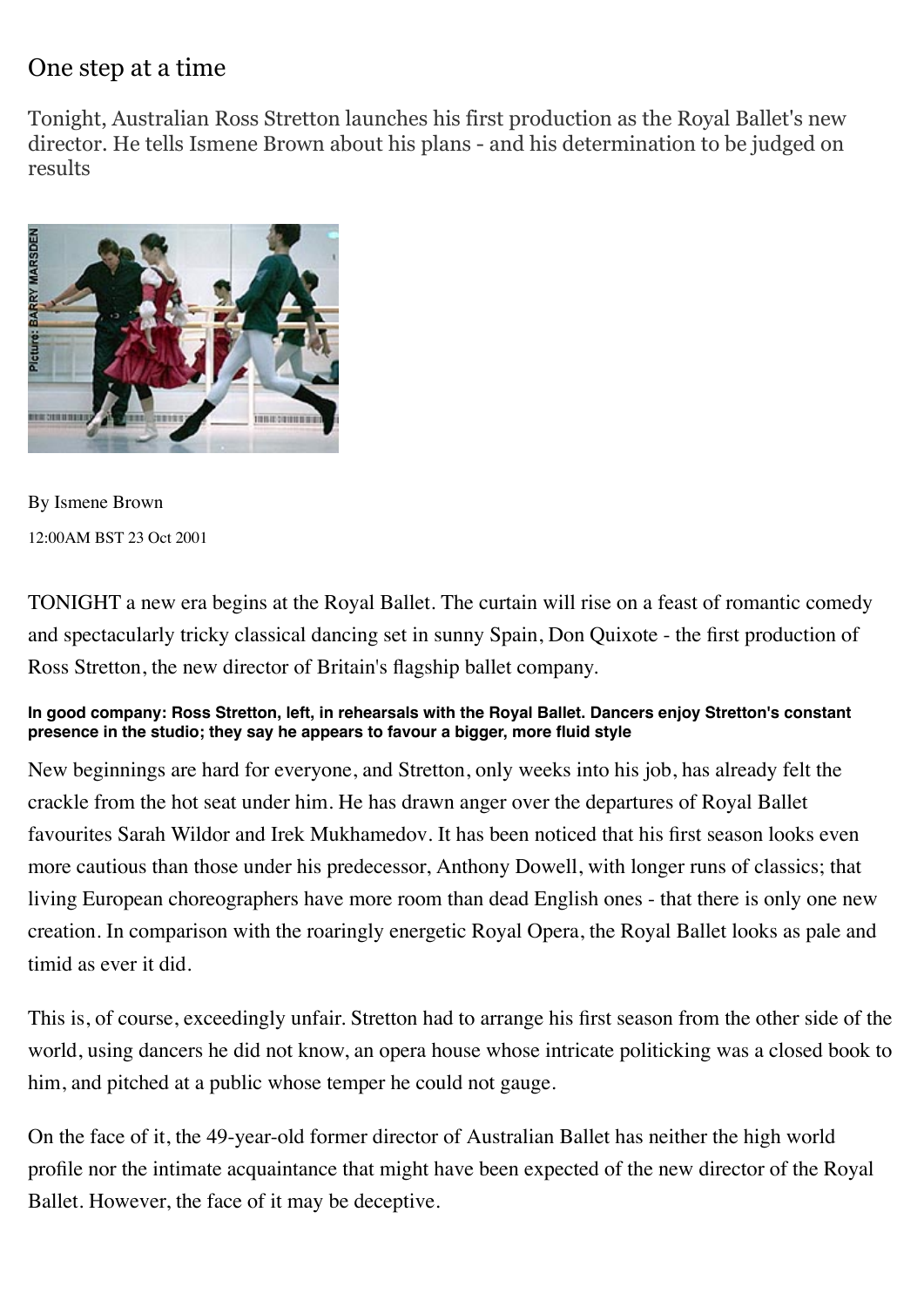When we met last week, Stretton had firm things to say which have more than superficial value: on the refreshing of the ballets seen at Covent Garden, on the need to value major international choreographers of today, on new ideas for staging ballets - perhaps in conjunction with opera - and on taking better care of dancers' health and careers.

He is tall, narrow, blue-eyed, is married to a former dancer and has three children. He danced Romeo for Kenneth MacMillan at ABT, and considers MacMillan and Jiri Kylian as his mentors. Central to [the Royal Ballet's identity, he told me, is not so much clinging to the work of any one choreographer](http://www.telegraph.co.uk/arts/main.jhtml?xml=/arts/1999/07/20/btash20.xml)  such as, say, Frederick Ashton - as its habit of constantly renewing itself through powerful in-house choreography.

"Ninette de Valois was very forward-looking, always creating new works. I want to do that, to push the ballet forward," he said. And his priority will be to create better conditions for in-house choreography to grow. That means not only picking the best contemporary ballet choreography for dancer/choreographers to learn from and be stimulated by, but also taking new choreography itself in hand.

"I think we need to invest in choreographers. You know, we nurture dancers. We don't push them too hard - because you can destroy muscles, you can destroy a person's heart, destroy their desire to dance if you push them in the wrong circumstances. But we're not doing that with choreographers."

Too many choreographers all through the world, he said, are just given a space and a deadline to make a new ballet that must succeed, and retreat shattered when it does not. Stretton intends to be a tough but receptive editor of new work, laying on preparatory workshops to stimulate creative ideas and realism. "The best works that stand the test of time are those that are put together properly," he said.

All that sounds very good, but this is the smallest section of output at the Royal Ballet, and it is the use of the existing repertoire that will be a thornier path. At Australian Ballet, Stretton seemed to favour 19th-century classics and very new contemporary work - not doing many masterworks of the 20th century, which is the Royal Ballet's formative century.

He says, however, that the Royal is "a whole different kind of company". His introduction to Covent Garden of major European forces of today, such as Mats Ek and Nacho Duato, is welcomed by the dancers, and Kylian and Mark Morris are on their wish-lists as well as Stretton's.

As for "Englishness", he believes that the British exiles John Cranko (whose tragedy Onegin enters [the repertory next month\) and Antony Tudor \(represented next spring\) have as much claim on Royal](http://www.telegraph.co.uk/arts/main.jhtml?xml=/arts/2000/10/28/btizz028.xml) Ballet identity as Ashton or MacMillan.

It is this area where we can expect the battles to be fought. I tried to explain to Stretton the depth of a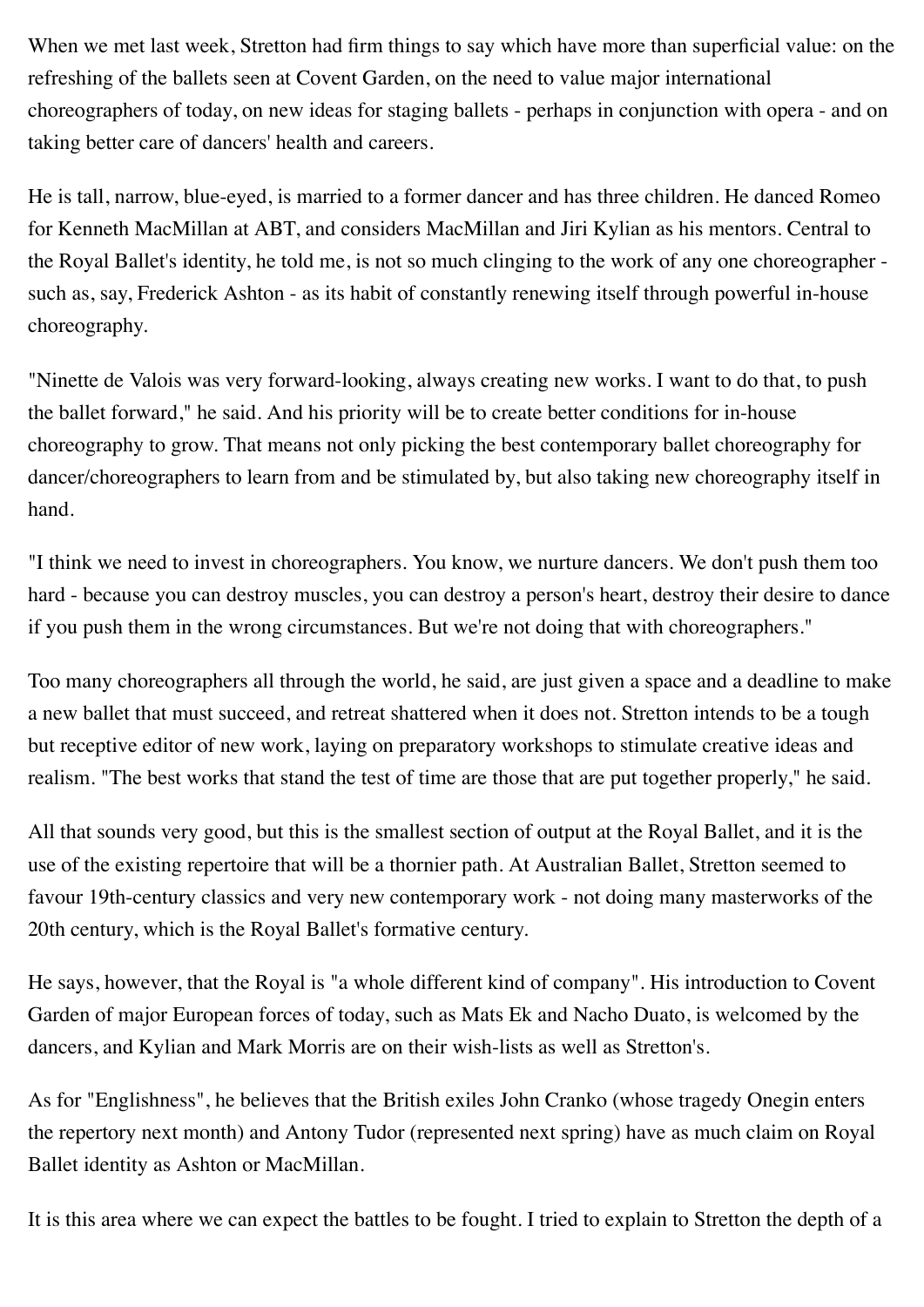prevailing conviction among ballet-watchers that Ashton's beautiful, funny, fragile, musical ballets were uniquely important to the Royal Ballet's different accent from companies in Paris or St Petersburg or Holland or New York. That this subtle accent may be lost in an onrush of internationalism.

Stretton is sensitive to this, though perhaps not to the same degree as the armchair directors who will be watching him. "It's not out with the old," he insisted. He points out that with the 10th anniversary of MacMillan's death in 2002-03, his planned De Valois tribute programme (which is to be a large new commission in 2003, shifted on a year from the spot initially scheduled next summer), and the Ashton centenary in 2004, he has major "threads" of English heritage on which to plan.

But he said that what makes ballet performances successful is not harking back to some template of authenticity. The great choreographers always fit revivals of their ballets to the dancers in front of them, feeding from their personalities and capabilities.

"I shall need guidance. I don't pretend I know all about it, but Monica Mason has been here a long time and she is a wonderful assistant director. When we go back to the heritage work of the Royal Ballet, I need that sort of guidance. But they are open for new blood as well, new suggestions, a fresh approach."

Dancers I have spoken to endorse this - they enjoy Stretton's constant presence in the studio, taking the morning class as well as rehearsals. They say he appears to favour a bigger, bolder, more fluid style. One soloist who has been disappointed in her casting chances told me that she nevertheless found Stretton an understanding, honest man.

There will be sacrifices. At Australian Ballet, the constant turnover was noted with concern - and Stretton confirmed there will be a turnover at the Royal next year.

He refused to talk specifically about the Royal Ballet's technical standards, but praised the company's "pure classicism" and the dancers' intelligent receptiveness to his corrections. It's clear that Stretton is delighted by [the company's newest stars, Tamara Rojo and Alina Cojocaru](http://www.telegraph.co.uk/arts/main.jhtml?xml=/arts/2001/04/06/baball.xml), but his eye for junior talent is already emerging in casting for Onegin. He prizes Darcey Bussell, her return to dancing delayed by a difficult childbirth, and Sylvie Guillem. "As far as I am concerned, Sylvie can dance here for ever," he smiles.

Adam Cooper, who became a world star in [Matthew Bourne's Swan Lake,](http://www.telegraph.co.uk/arts/main.jhtml?xml=/arts/2000/02/09/btisme09.xml) is back at his old home in Onegin, and Stretton would welcome him in more. He agreed that the shortage of top male talent "is an issue". Guest stars from America are flying in regularly - but "only for the right reasons". A bulge in boys rising through the Royal Ballet School, run by Gailene Stock, his old friend from the